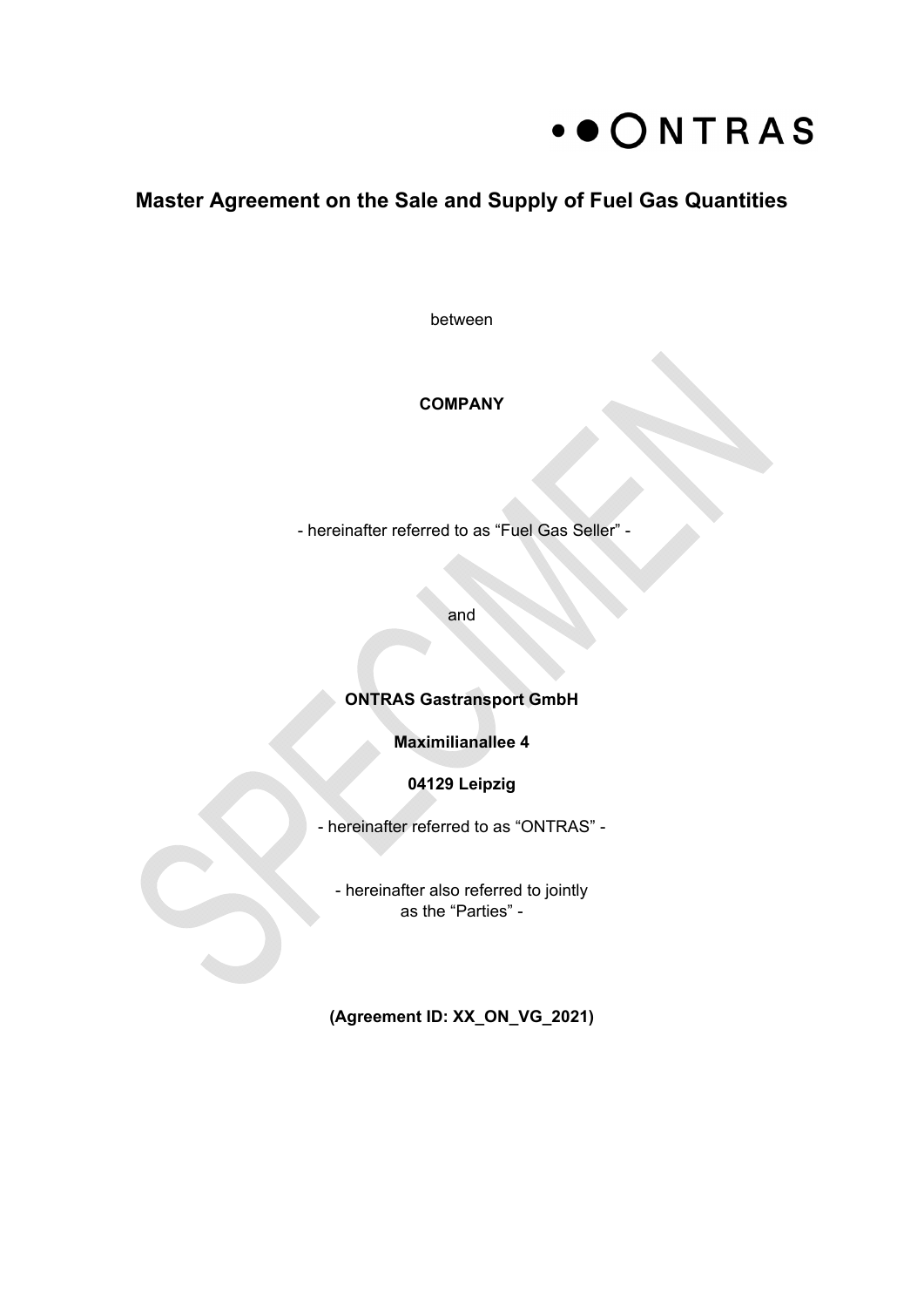# **PART 1: GENERAL**

#### **Article 1 Subject matter of the agreement**

The parties shall define the details of the sale and demand-based supply of fuel gas quantities in the form of high calorific value (CV) quality natural gas and biomethane (hereinafter referred to jointly as "fuel gas") by the Fuel Gas Seller to ONTRAS under the terms and conditions of this Master Agreement and its Annex 1 "Data and price sheet for natural gas" and Annex 2 "Data and price sheet for biomethane". To perform the Master Agreement, ONTRAS shall request the required fuel gas quantities from the Fuel Gas Seller via an Edig@s message. The fuel gas quantities requested by ONTRAS are to be procured by the Fuel Gas Seller in its own name and on its own account.

#### **Article 2 Definitions**

- (1) The terms used shall have the following meanings:
	- 1. "**Invitation to Tender Conditions**" denotes the terms and conditions for the invitation to tender for the procurement and supply of fuel gas quantities issued by GASCADE Gastransport GmbH in the version dated **7 February 2022**.
	- 2. "**Data and price sheet** for natural gas" denotes Annex 1 to the Master Agreement, in which the individual terms and conditions for the supply and pricing of fuel gas quantities in the form of natural gas and the information and data required to perform the contract are defined.
	- 3. "**Data and price sheet** for biomethane" denotes Annex 2 to the Master Agreement, in which the individual terms and conditions for the supply and pricing of fuel gas quantities in the form of biomethane and the information and data required to perform the contract are defined.
	- 4. "**THE**" denotes the Trading Hub Europe market area.
	- 5. "**Handover and takeover point**" denotes the virtual trading point THE (hereinafter referred to as "VTP THE") at which the fuel gas quantities are handed over by the Fuel Gas Seller to ONTRAS.
	- 6. **Edig@s messages** data transmission is based on the valid data format of the DVGW (German association for gas and water) or EASEE-gas.
	- 7. "**Supply products**" are daily bands natural gas and annual band biomethane.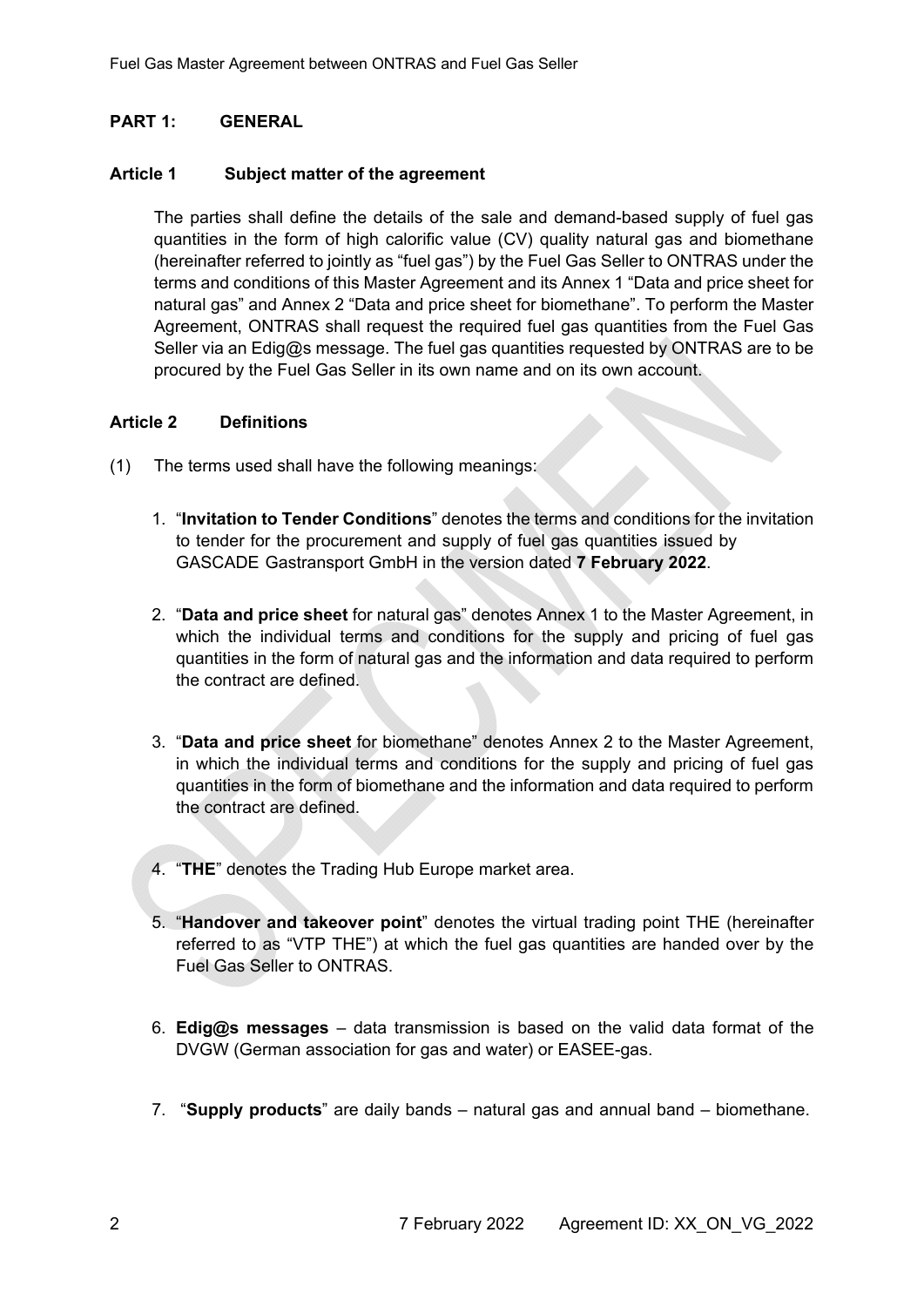- 8. "**Handling fee**" is the fee agreed with the Fuel Gas Seller for the supply of natural fuel gas quantities and that is to be paid by ONTRAS in accordance with the provisions of this Master Agreement.
- 9. "**Fixed price biomethane**" is the fee agreed with the Fuel Gas Seller for the supply of biomethane fuel gas quantities and that is to be paid by ONTRAS to the Fuel Gas Seller in accordance with the provisions of this Master Agreement.
- 10. "**Gas day**" denotes the period of time from 6:00 a.m. CET/CEST on a calendar day to 6:00 a.m. CET/CEST of the next calendar day.
- 11. "**CET**" or "**CEST**" denotes the statutory time in Germany.
- 12. "**Spot price**" denotes the settlement price on EEX in accordance with Article 10 (2).
- 13. "**Business days**" denotes all days that are not a Saturday, Sunday or a public holiday in Germany. If a day is a public holiday in one German federal state, it shall be regarded as a public holiday nationwide. 24 December and 31 December shall be regarded as public holidays every year.
- (2) Terms used in the singular shall also include the plural, except where expressly otherwise stated or where the context otherwise requires. Terms not otherwise defined herein shall have the meanings indicated by the Energy Industry Act (EnWG) of 7 July 2005 and the Gas Network Access Ordinance (GasNZV) of 3 September 2010, as amended from time to time.

All references to time relate to CET/CEST.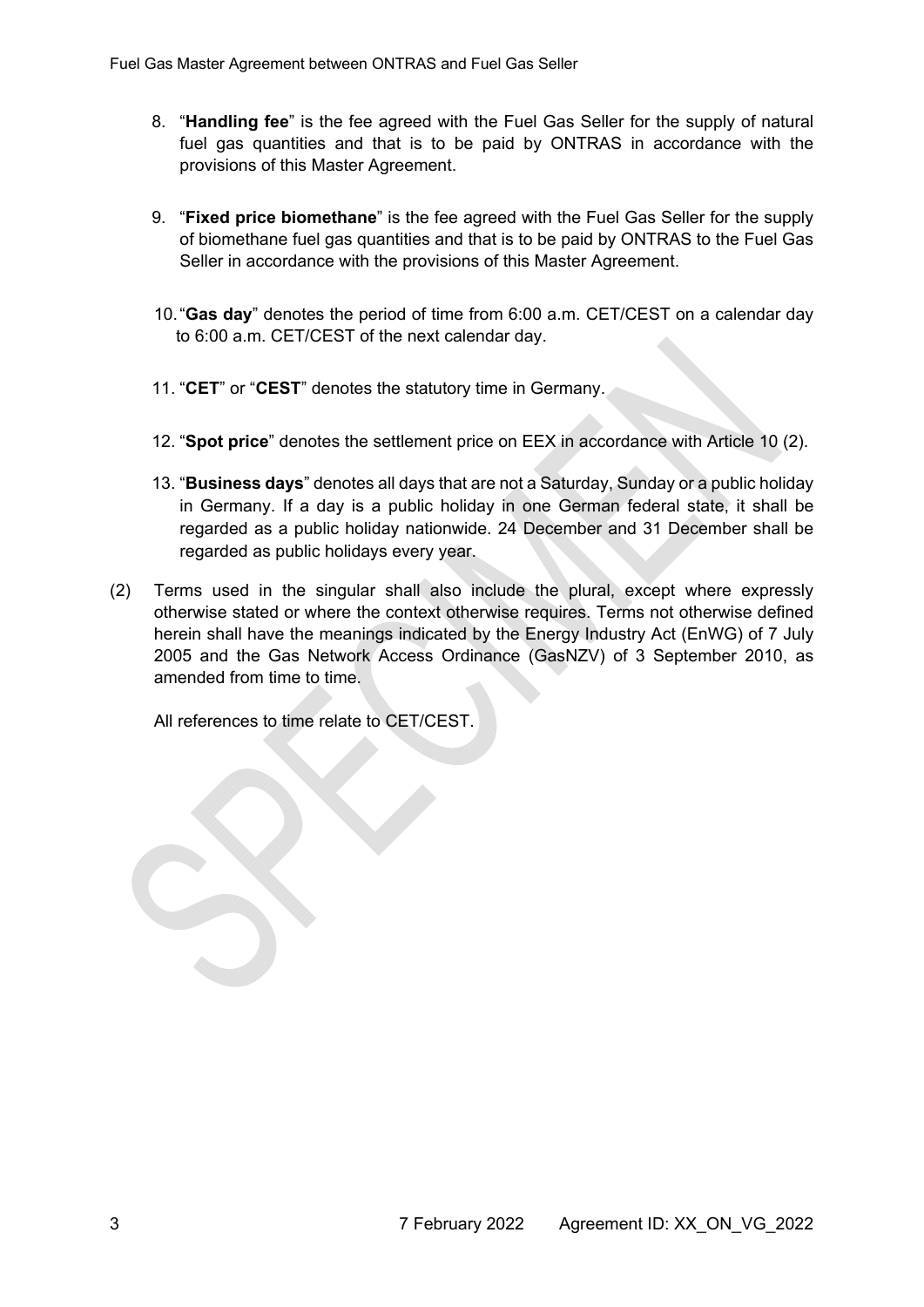# **PART 2: RIGHTS AND OBLIGATIONS OF THE PARTIES**

### **Article 3 Supply of fuel gas**

- (1) The Fuel Gas Seller undertakes to sell and supply fuel gas to ONTRAS under the conditions defined in this Master Agreement and its Annex 1 "Data and price sheet for natural gas" and Annex 2 "Data and price sheet for biomethane".
- (2) Under this Master Agreement, ONTRAS shall be obliged to request and receive the supply of a specific hourly quantity for each calendar day in the form of natural gas as a daily band from the Fuel Gas Seller in accordance with Article 6, which corresponds to at least the "minimum hourly quantity" defined in Annex 1 "Data and price sheet for natural gas". ONTRAS must pay the agreed fee for natural gas fuel gas quantities requested by ONTRAS and supplied by the Fuel Gas Seller.
- (3) Under this Master Agreement, ONTRAS shall be obliged to request and receive fuel gas in the form of biomethane in the quantity specified by the Fuel Gas Seller in accordance with Annex 2 "Data and price sheet for biomethane". ONTRAS must pay the agreed fee for the biomethane fuel gas quantities received by ONTRAS and handed over by the Fuel Gas Seller.
- (4) The Parties shall be obliged to notify each other about changes to the contact and handling data defined in Annexes 1 and 2 in writing and in good time with a period of notice of ten (10) business days.

#### **Article 4 Formation of the Master Agreement**

The Master Agreement shall be formed after two copies of the contract text and its Annexes 1 and 2 that have been signed by the Fuel Gas Seller have been sent to ONTRAS and signed accordingly by ONTRAS. The Fuel Gas Seller shall receive a copy of the Master Agreement that has been signed by ONTRAS. It can be sent by post or e-mail.

# **Article 5 Obligations of the Parties, transfer of ownership and passage of risk**

- (1) The Fuel Gas Seller shall be obliged to provide and hand over to ONTRAS a fuel gas quantity requested in accordance with Article 6 at the agreed handover and takeover point. The Fuel Gas Seller shall be at liberty to acquire the requested fuel gas quantities at the respective trading point or make them available at the handover and takeover point from another source.
- (2) ONTRAS shall be obliged to take over a fuel gas quantity that has been requested in accordance with Article 6 and provided at the handover or takeover point agreed in Article 8 and to pay the Fuel Gas Seller the fee as defined in Article 10.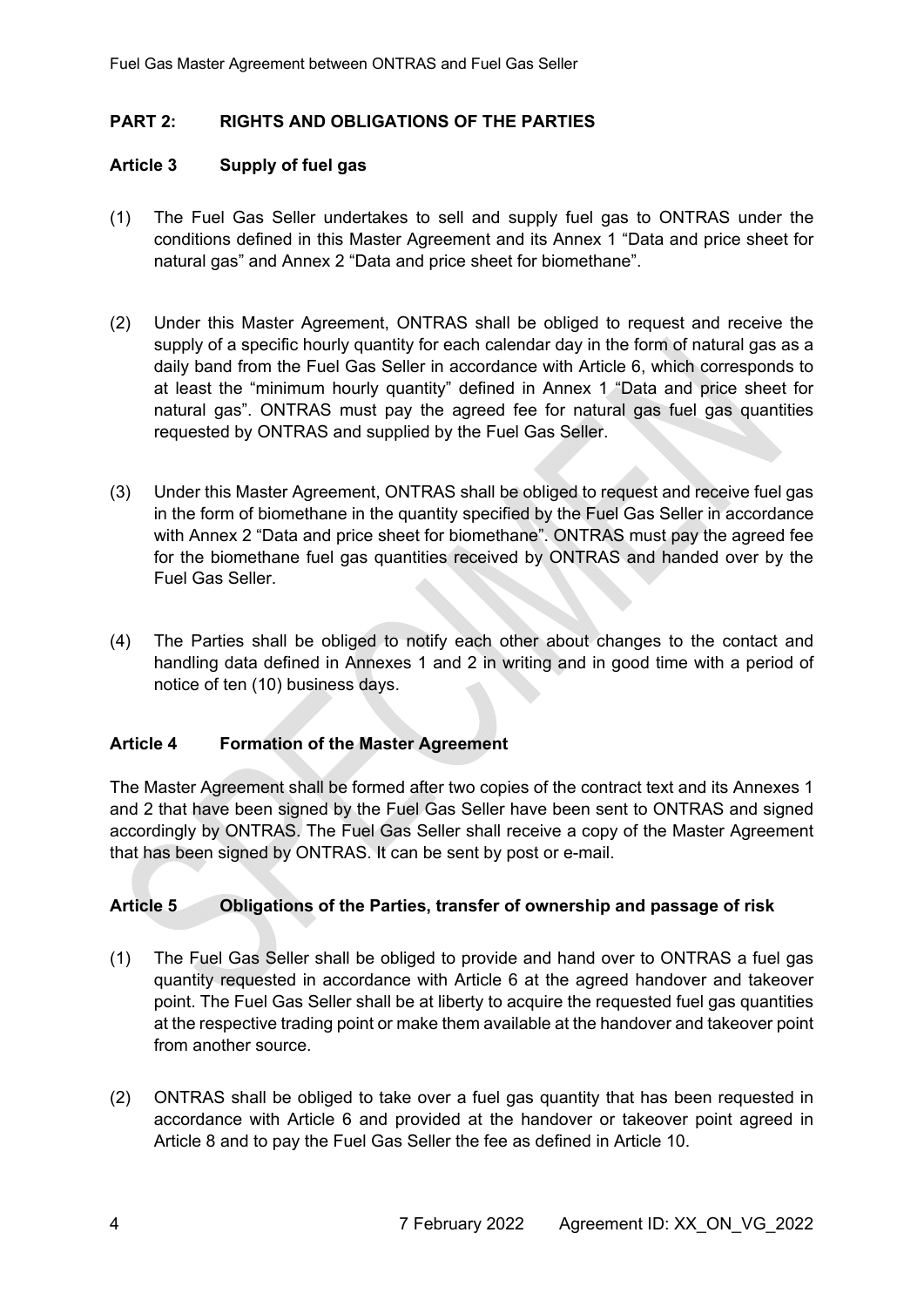(3) Ownership of the fuel gas quantities and risk for them shall be transferred at the start of the hour that has definitively been allocated by the market area manager for the THE market area.

# **Article 6 Fuel gas quantity and period of time**

- (1) ONTRAS shall request the natural gas or biomethane fuel gas quantities from the Fuel Gas Seller in kWh/h.
- (2) The requested natural gas fuel gas quantities for a delivery day shall be distributed evenly over twenty-four hours (daily band).
- (3) The requested biomethane fuel gas quantities for the supply period in accordance with Article 6 (7) shall be distributed each day evenly over twenty-four hours spread over 365 days (annual band).
- (4) The individual request and provision shall be carried out with the same hourly quantities of 10 MWh or a multiple of 10 MWh. If ONTRAS requests smaller hourly quantities, the Fuel Gas Seller shall be required to supply these quantities to the best of its ability.
- (5) For natural gas fuel gas quantities, the minimum and maximum hourly quantity for the daily bands is defined in Annex 1.
- (6) For biomethane fuel gas quantities, the hourly quantity for the annual band is defined in Annex 2.
- (7) The supply period for which the natural gas fuel gas quantities are requested shall commence at 6:00 a.m. on 1 April 2022 and end at 6:00 a.m. on 1 April 2023. The standard trading products at the trading point in question must be taken into account in selection of the period of time between the start date and the end date.

# **Article 7 Gas quality**

- (1) The quality of the fuel gas to be supplied by the Fuel Gas Seller in the form of natural gas under this Master Agreement must correspond to the quality of gas in gas family 2, group H in accordance with DVGW worksheet G 260:202.
- (2) The quality of the fuel gas to be supplied by the Fuel Gas Seller in the form of biomethane under this Master Agreement must meet the requirements of the Biomass Ordinance in the applicable version and be supplied by the Fuel Gas Seller exclusively from a biomethane balancing group.

 The Fuel Gas Seller must demonstrate the biogenic nature of the supplied biomethane to ONTRAS through mass balancing tracking in the Biogas Register of the German Energy Agency (DENA) or an excerpt of the delivery model from the Register. Proof can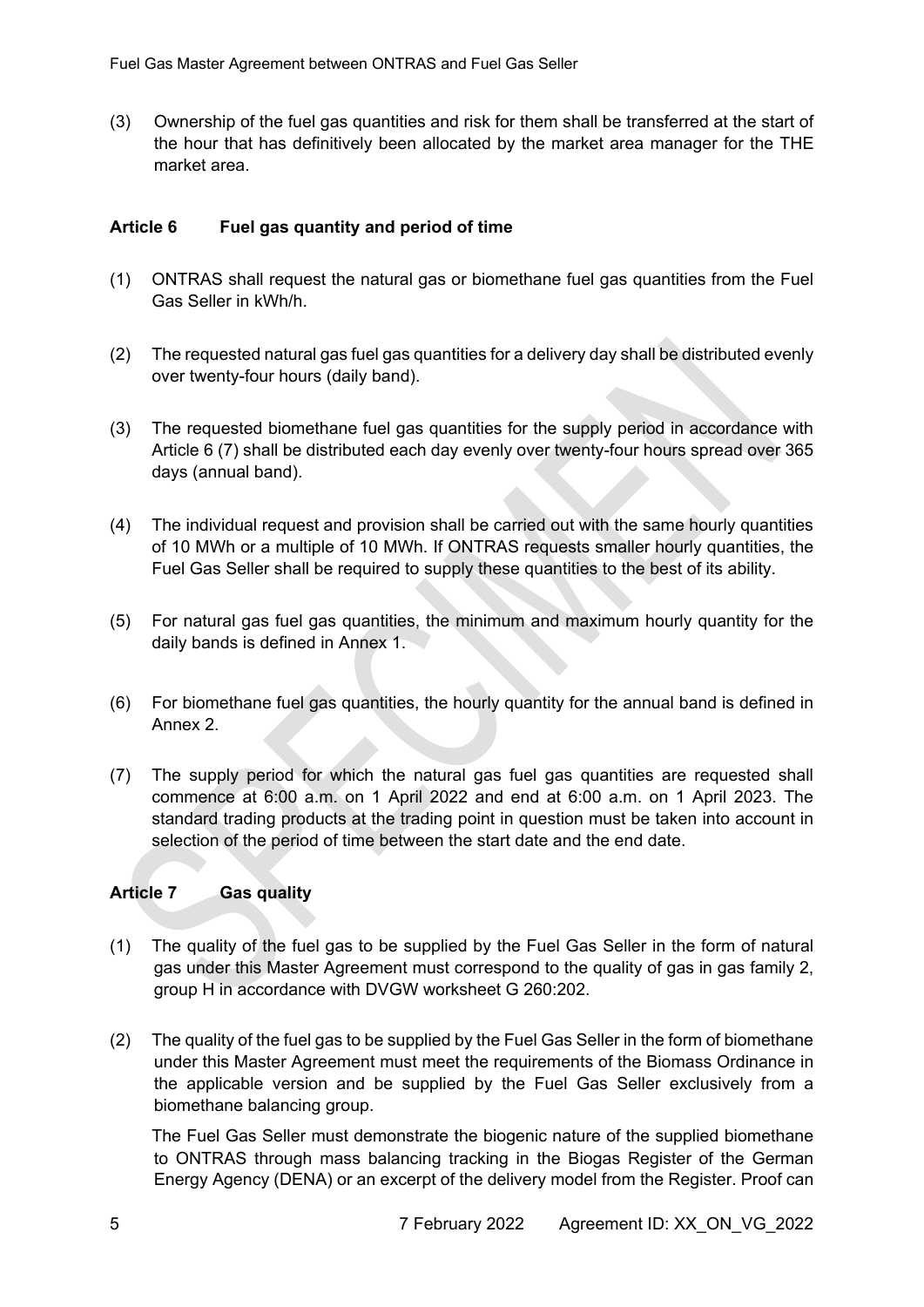also be provided by presenting corresponding documentation of the mass balancing using the natural gas biomass balance system (BiMas).

 For biomethane not produced in Germany, the Fuel Gas Seller must present a booking out document from the disposing mass balancing system and have the mass balancing of the biomethane fuel gas quantities confirmed by an independent audit.

 The biomethane supplied by the Fuel Gas Seller must meet its sustainability requirements in accordance with Article 29 of the Directive 2018/2001/EU ("RED II") and the criteria described in Section 8.3 of the "Guidance for preparing Monitoring Plans and Emission Reports for stationary Installations in the 4th Trading Period (2021-2030) of the European Emissions Trading Scheme" of the German Emissions Trading Authority (DEHSt).

- (3) The Fuel Gas Seller must provide ONTRAS with corresponding documentation to demonstrate its compliance with the requirements in accordance with (2) of this Article 7 by no later than 31 January 2023 for the supply period from 1 April 2022 to 31 December 2022 and by no later than 31 May 2023 for the supply period from 1. January 2023 to 1 April 2023.
- (4) ONTRAS reserves the right to request further proof should this become necessary for approval of biomethane quantities by the German Emissions Trading Authority (DEHSt) or as part of the auditing of the emissions report by the audit body responsible. If the DEHSt withholds approval of biomethane quantities for ONTRAS, and this is attributable to the Fuel Gas Seller, the latter shall be liable to pay damages to ONTRAS.

#### **Article 8 Handover or takeover point**

Fuel gas quantities shall be handed over to ONTRAS at the VTP THE.

#### **Article 9 Request for fuel gas quantities and confirmation**

- (1) ONTRAS must submit at most one message to the Fuel Gas Seller by 12:00 noon before the start of each gas day to request the amount to be supplied for the next gas day via an  $Edig@s$  message. The request for natural gas fuel gas quantities for each gas day by ONTRAS shall be between the minimum and maximum hourly quantity indicated in Annex 1. The request by ONTRAS for biomethane fuel gas quantities for each gas day shall be for the hourly quantity defined in Annex 2.
- (2) ONTRAS must submit the message for a request for a Saturday, Sunday and Monday by no later than 12:00 noon on the preceding Friday. Before public holidays, the message shall be submitted by no later than 12:00 noon on the day preceding the public holiday with the request for the public holiday and the next gas day.
- (3) The Fuel Gas Seller shall confirm the request concerning the amount to be supplied for each gas day by no later than 2:00 p.m. on the day of the request.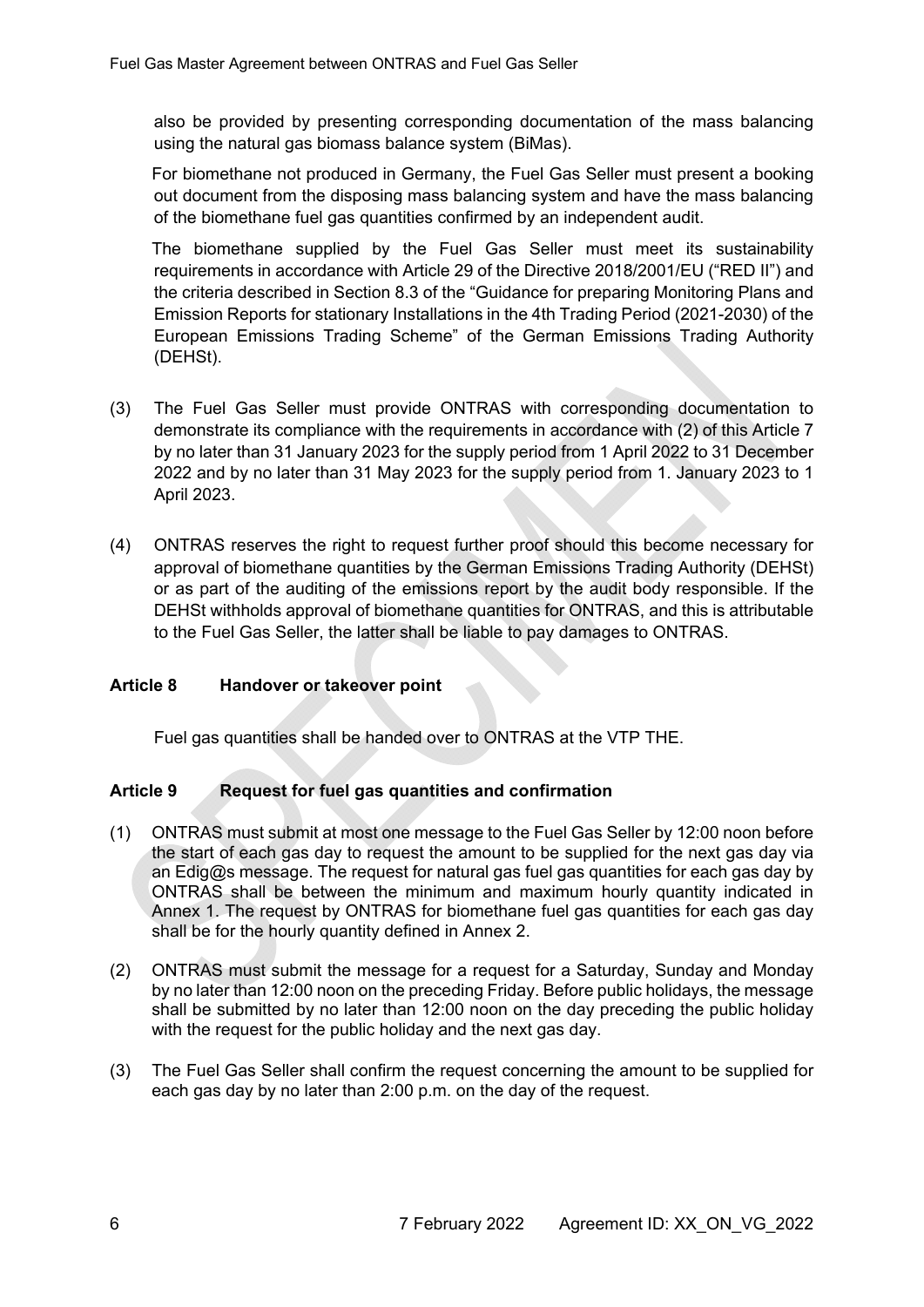(4) The right of ONTRAS to request the fuel gas quantities from the Fuel Gas Seller under the terms and conditions of the Master Agreement shall end when the agreement ends in accordance with Article 24 (2).

### **Article 10 Fee**

- (1) The fee for natural gas fuel gas quantities to be paid by ONTRAS to the Fuel Gas Seller shall be the sum of a quantity-based fee for each requested and provided MWh of natural gas fuel gas in accordance with Section (2) of this Article 10 and a handling fee in accordance with Section (4) of this Article 10.
- (2) The quantity-based fee for fuel gas shall be determined for natural gas based on the EEX spot price published for Day-Ahead and Weekend, End of the Day in €/MWh at THE (www.powernext.com/spot-market-data) for the gas day in question.
- (3) If the spot price used for the gas day in accordance with Section (2) of this Article 10 is not published or is not published in a comparable manner, the Parties shall reach a different arrangement on payment for supply that corresponds as closely as possible to the economic rationale of the provisions on pricing.
- (4) The handling fee shall be in euros per requested and provided MWh of natural gas fuel gas in accordance with Annex 1.
- (5) The fee for biomethane to be paid by ONTRAS to the Fuel Gas Seller shall be in euros per requested and provided MWh of fuel gas at the fixed price according to Annex 2.

# **Article 11 Security for fulfilling the contract**

(1) If ONTRAS deems it necessary, on the basis of the prequalification carried out to allocate the fuel gas quantities that are the subject of this agreement, in order to safeguard contract fulfilment, the Fuel Gas Seller shall provide security of XXX euros for fulfilling the contract to ONTRAS ("cash security").

The security amount corresponds to the potential damage specified in the prequalification phase in accordance with the Invitation to tender conditions for the supply of fuel gas quantities to ONTRAS that is the subject of this agreement.

- (2) The security for fulfilling the contract shall serve as security for all claims of ONTRAS arising from the Master Agreement against the Fuel Gas Seller, in particular the entitlement to the supply of fuel gas quantities at the fee agreed in accordance with this Master Agreement.
- (3) The Fuel Gas Seller must provide the cash security by no later than 14 calendar days following the conclusion of this Master Agreement through a deposit into an account specified by ONTRAS to the Fuel Gas Seller for this purpose.
- (4) The cash security shall bear interest at the base rate published by the German Bundesbank on the first bank business day of the respective billing month. Negative interest is excluded.
- (5) The Fuel Gas Seller shall be at liberty to furnish the security by providing a corresponding suretyship or corporate surety.
- 7 7 February 2022 Agreement ID: XX\_ON\_VG\_2022 a) If the Fuel Gas Seller provides the security by means of a suretyship, this must be a directly enforceable suretyship, subject to German law and waiving the right to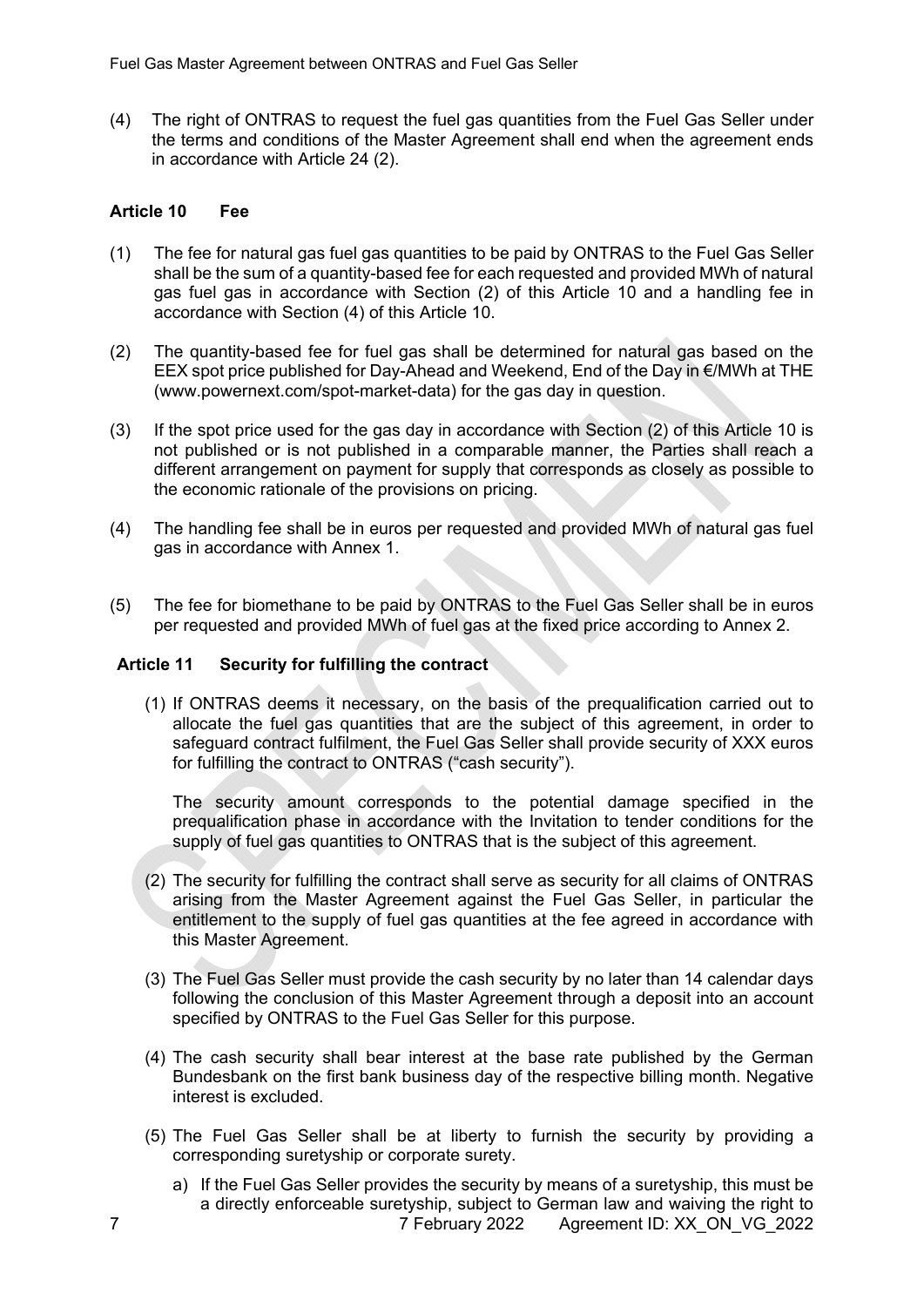deposit the suretyship amount and defences of voidability, set-off and unexhausted remedies in accordance with Sections 770 and 771 of the German Civil Code (BGB), issued by a bank or insurer duly authorised to operate in the Federal Republic of Germany, or a German bank that is part of the German savings and cooperative bank sector, although waiving the right from Sections 770 and 771 of the German Civil Code (Defences of set-off) shall not apply if the counterclaim of the Fuel Gas Seller is uncontested or has been finally and nonappealably established.

b) If the Fuel Gas Seller provides the security by means of corporate surety (e.g. unrestricted letters of comfort and parent company guarantees), this must be unlimited directly enforceable corporate surety, subject to German law and waiving the right to deposit the liability amount and the defences of voidability, set-off and unexhausted remedies, although waiving the right to set-off shall not apply if the counterclaim of the Fuel Gas Seller is uncontested or has been finally and nonappealably established.

The company that provides the security as suretyship or corporate surety (surety provider) must have at least

- a Standard & Poor's long-term rating of BBB- or better,
- a Fitch rating of BBB- or better,
- a Moody's long-term rating of Baa3 or better.
- a Dun & Bradstreet credit rating with risk indicator 3 or better,
- a Creditreform rating (credit index score 2.0) of risk class I or II (according to Creditreform Rating Map Germany as amended); or if Creditreform rating (credit index score 2.0) risk classes are not available for the company, in accordance with the Creditreform rating (credit index score 2.0) the highest number of points within Risk Class II (according to Creditreform Rating Map Germany as amended) or fewer points.

 Furthermore, the suretyship or corporate surety shall not be in an amount that exceeds 10% of the surety provider's liable equity capital. The Fuel Gas Seller shall submit evidence of this to ONTRAS.

A time limit for the suretyship or corporate surety must not be set for a time prior to the end of the term of the Master Agreement plus two months.

The Fuel Gas Seller must provide the security as suretyship or corporate surety by no later than 14 calendar days following the conclusion of this Master Agreement by presenting the corresponding original certificate to ONTRAS.

- (6) The Fuel Gas Seller shall bear the costs for providing the security.
- (7) If the Fuel Gas Seller does not meet its obligation to provide security for fulfilling the contract by no later than 14 calendar days following the conclusion of this Master Agreement, ONTRAS shall be entitled to terminate the Master Agreement for cause immediately without any further notice.
- (8) In the case of cash security, the security must be paid back or, in the case of a suretyship or corporate surety, released in the original form without undue delay to the Fuel Gas Seller once the conditions for their being requested are no longer satisfied, but no earlier than two months after the end of the term of this Master Agreement.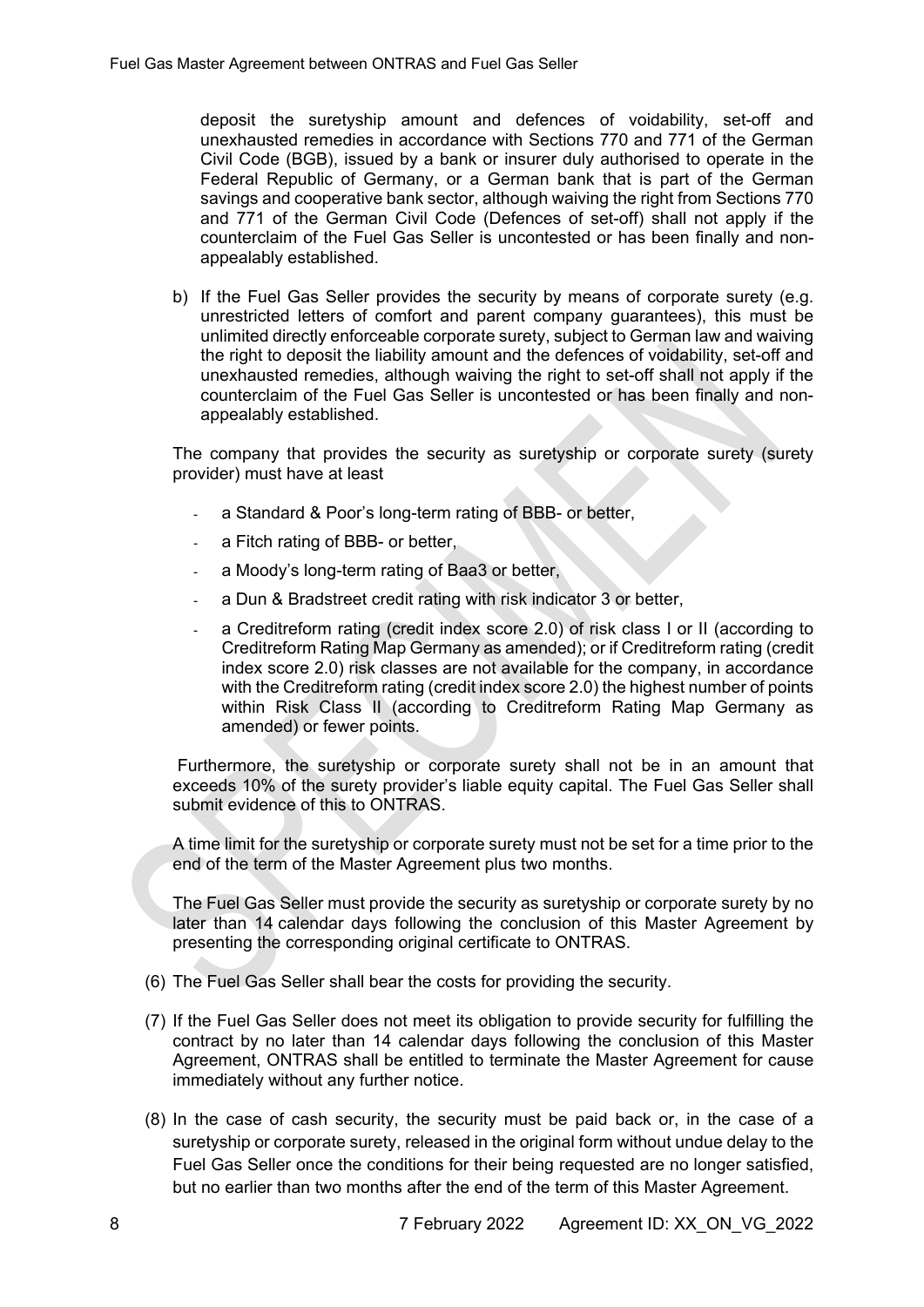Fuel Gas Master Agreement between ONTRAS and Fuel Gas Seller

(9) Existing security shall be replaced or reduced (pro rata) at the request of the Fuel Gas Seller if it is no longer required to cover the risk associated with fulfilling the contract (potential damage) after the fuel gas quantities have been settled.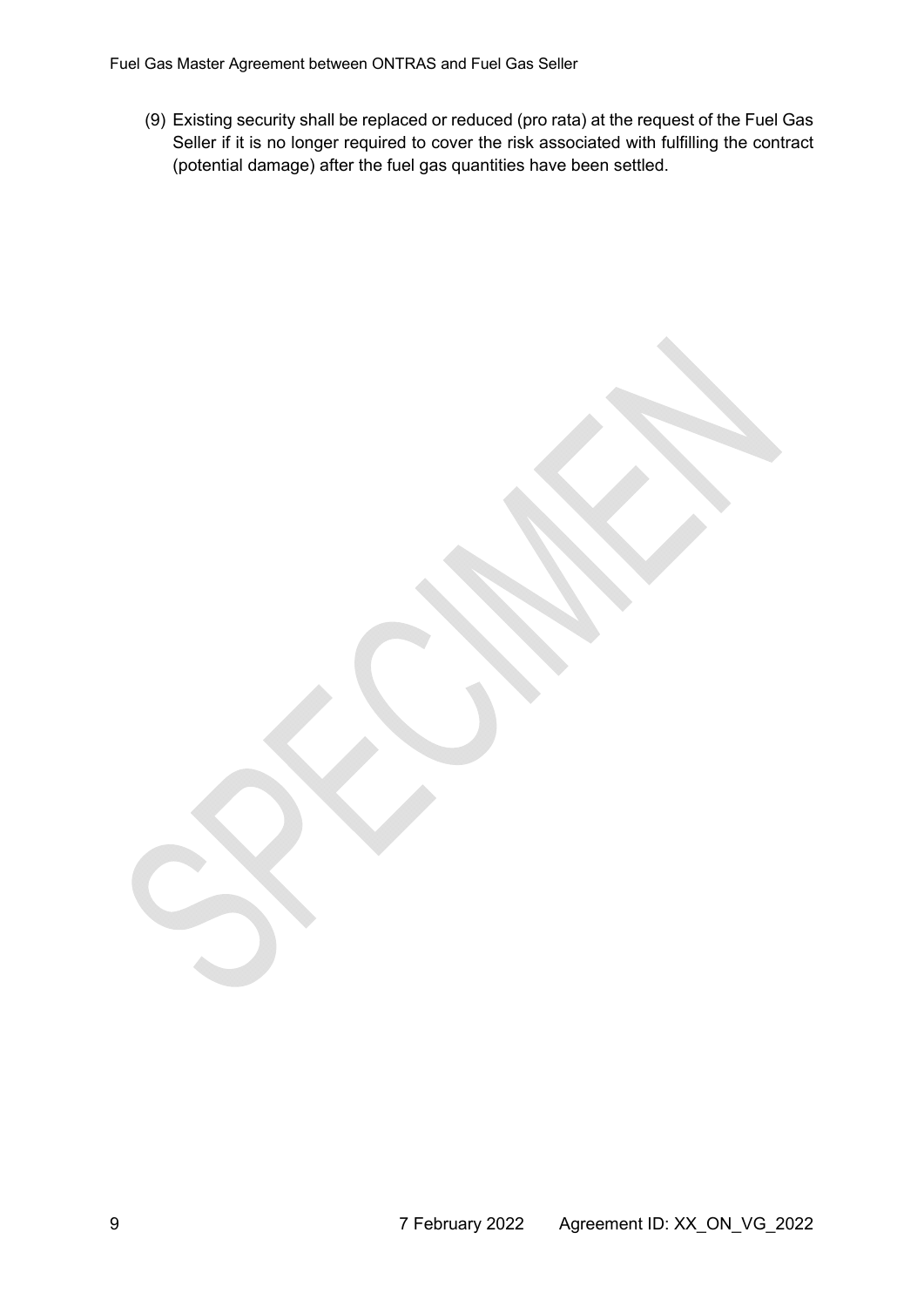# **PART 3: GENERAL PROVISIONS**

#### **Article 12 Taxes**

- (1) The fees specified in this Master Agreement and its Annexes 1 and 2 shall be net fees. The Fuel Gas Seller shall invoice the net fees plus the applicable value-added tax shown as a separate item.
- (2) The Fuel Gas Seller shall pay all charges, fees, taxes and other costs incurred until the gas is handed over to ONTRAS.
- (3) Irrespective of (2), ONTRAS is registered as the supplier of natural gas in accordance with Section 38(3) of the Energy Tax Act and therefore obliged to pay the natural gas tax. ONTRAS shall provide the Fuel Gas Seller with respective proof (confirmation by the main customs office) upon due request.
- (4) ONTRAS shall inform the Fuel Gas Seller immediately is the status of ONTRAS as supplier in accordance with the EnergieStG changes. If the status of ONTRAS as supplier changes and natural gas deliveries under this Agreement are consequently covered by the scope of Section 2 of the German Fuel Emissions Trading Act (BEHG) (Fuel Gas Seller becomes the distributor according to BEHG), the Fuel Gas Seller as the responsible party (distributor) in accordance with Section 3(3) of the BEHG shall meet the obligations according to the BEHG, shall purchase the necessary quantity of emission certificates for ONTRAS based on the existing data and information from ONTRAS and shall charge the related costs (plus transaction costs) to ONTRAS.

#### **Article 13 Invoicing and payment**

- (1) The Fuel Gas Seller shall invoice ONTRAS monthly for the resultant fees in accordance with Article 10 for the requested and provided fuel gas quantities, taking into account Article 12 and with the total sum rounded to two (2) decimal places. Invoices shall be sent to the following e-mailbox: rechnungseingang@ontras.de.
- (2) ONTRAS shall pay the invoice no later than ten (10) business days after receiving it. The payment shall be made by bank transfer of the amount in question being to an account of the Fuel Gas Seller to be specified on the invoice.
- (3) In the event of invoicing for the month of December, this must take place on 1 December 2022 by means of a preliminary invoice that the Fuel Gas Seller provides to ONTRAS on the basis of forecast prices and quantities to ONTRAS agreed with ONTRAS. In the January of the following year, a final invoice shall be issued with the actual quantities and prices for the month of December, minus the amount paid by ONTRAS on the preliminary invoice.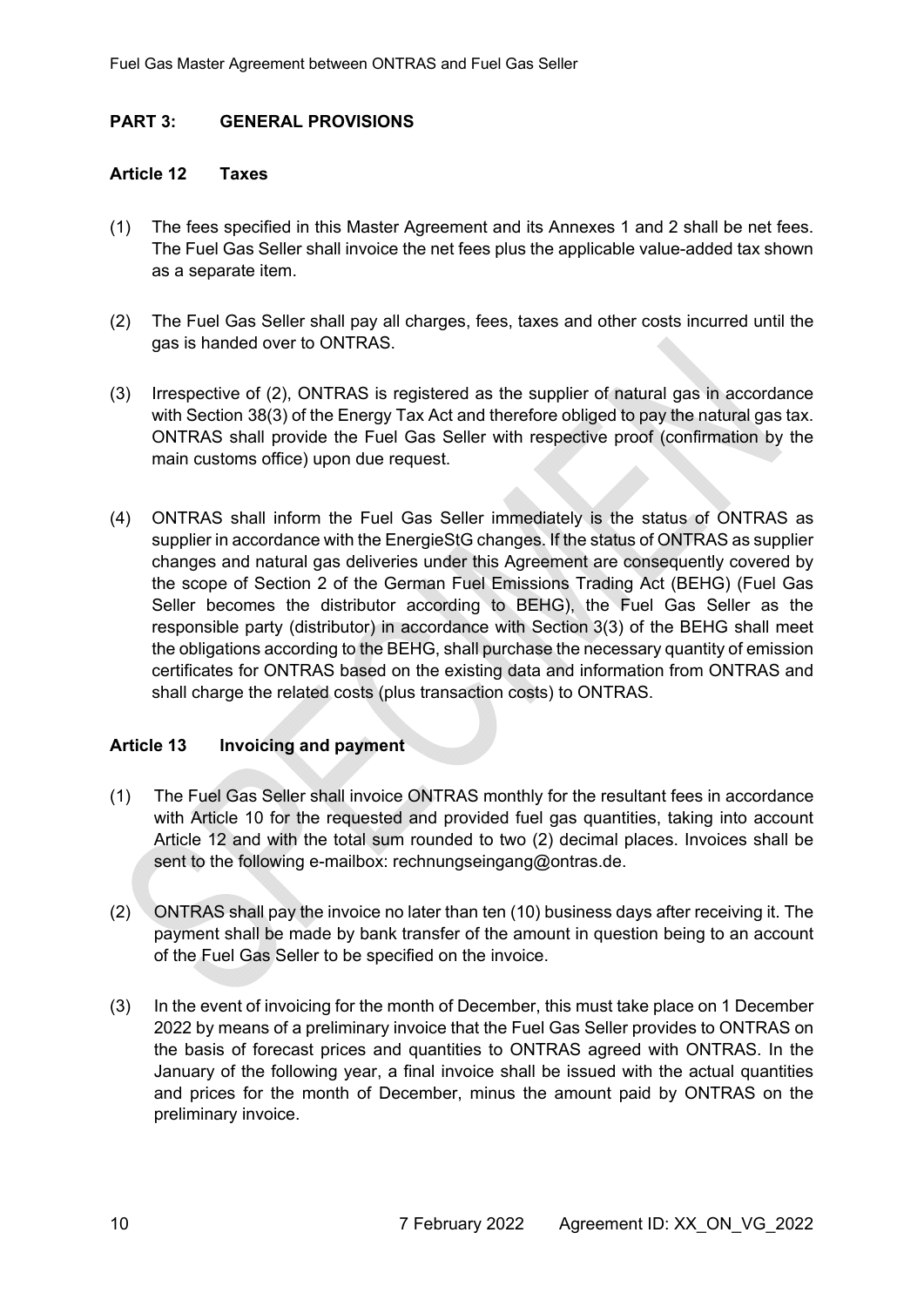(4) Offsetting claims against the Fuel Gas Seller or asserting a right of retention is only permissible if the claims are undisputed or an enforceable judgement has been rendered in respect of them.

### **Article 14 Violation of contractual obligations and termination for good cause**

- (1) If, after ONTRAS has requested fuel gas on time, the Fuel Gas Seller fails to fulfil its contractual obligations in full or in part and the Fuel Gas Seller is to blame for that, ONTRAS shall be discharged from its obligation to pay for the affected fuel gas quantities. ONTRAS shall be authorised, without the need for further warning, to reject further fulfilment and to replace the gas quantities with quantities from other Fuel Gas Sellers. ONTRAS's right to claim damages shall remain unaffected.
- (2) This Master Agreement and its associated Annexes 1 and 2 can be terminated extraordinarily for good cause. Grounds for good cause shall include in particular:
	- a) a Party repeatedly violates its contractual obligations;
	- b) execution is levied on the assets of the other Party and is not averted within three (3) months.

Cause in relation to the Fuel Gas Seller also exists if, in accordance with Article 2 (3) of the Invitation to Tender Conditions has been withdrawn from the Fuel Gas Seller.

(3) Measures defined in (2) of this Article 13 shall not be valid unless given in writing.

# **Article 15 Force majeure and impediments to performance**

- (1) The Parties shall be released from fulfilling their obligations if and to the extent they are prevented from fulfilling them due to force majeure or circumstances over which they have no control and which it would be unreasonable for them to avert considering the quid pro quo, even applying the due care and technical and economic means that can reasonably be expected. They shall include in particular, but not exhaustively:
	- disruptions to delivery and procurement due to strikes,
	- lockouts.
	- legislative acts,
	- official measures,
	- power outage.
	- epidemics and pandemics,
	- natural disasters.
	- terrorist attacks,
	- outage of communications connections, and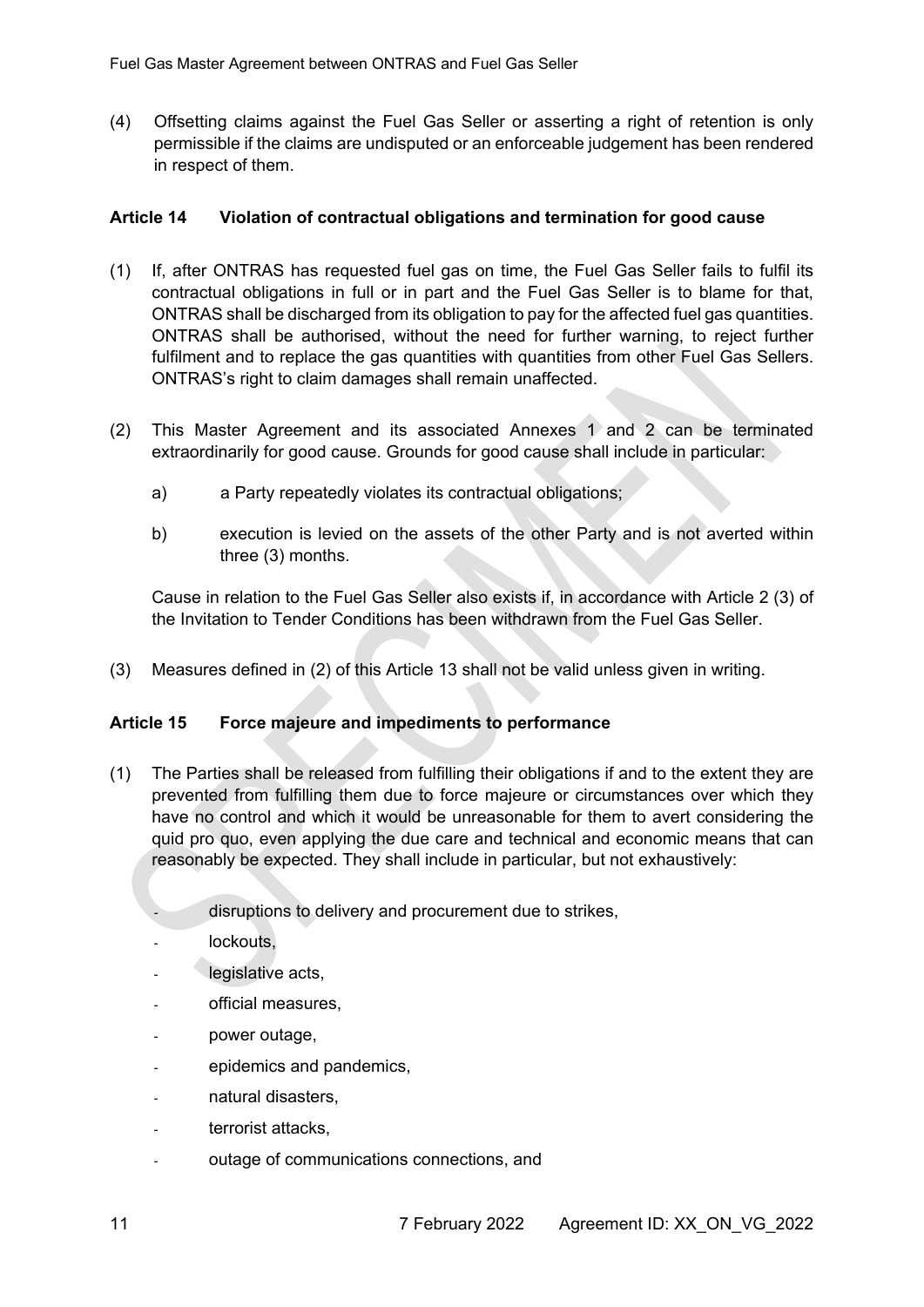- disruptions to operations, defects, and necessary repairs, but not the impossibility of paying money.
- (2) The Party affected by force majeure shall notify the other Party immediately and inform it of the anticipated duration of the force majeure. The affected Party will use all technically possible and economically reasonable means to ensure that the requirements to fulfil this Master Agreement are restored.
- (2) Irrespective of (1) of this article, the Parties shall be released from fulfilling their obligations under this Master Agreement if work to maintain the pipeline system or measures to build new facilities or to modify or expand existing facilities (such as gas pressure regulating and metering stations, compressors, etc.) mean that ONTRAS is not able to fulfil its obligations from the grid access contracts concluded.
- (3) Article 16 (2) of the Energy Industry Act (EnWG) shall not be affected.

# **Section 16 Liability**

- (1) The Parties shall be liable without limitation for injury to life, body or health through fault on their own part or on the part of their own subcontractors or legal representatives; "fault" here shall denote intent and every type of negligence. The Parties shall furthermore be liable without limitation for loss or damage due to breach of obligations caused with intent or through gross negligence on the part of the Parties themselves, their subcontractors or their legal representatives.
- (2) In cases of simple negligence, the Parties shall be liable only for loss or damage arising from the breach of contractual obligations that must be fulfilled to ensure proper performance of the contract in the first place and on the fulfilment of which the Party may usually rely (cardinal obligations). The Parties' liability shall be limited to loss or damage that is typical of the agreement and was foreseeable when the agreement was concluded.
- (3) ONTRAS shall not be liable for financial loss caused by measures under Section 16 (2) of the Energy Industry Act (EnWG).
- (4) The provision in Section 5 of the Gas Network Access Ordinance (GasNZV) shall not be affected.
- (5) Liability of the Parties under peremptory provisions of the Third Party Liability Act (Haftpflichtgesetz) and other legal provisions shall remain unaffected.
- (6) Sections (1) to (5) of this Article 15 shall also apply in favour of employees and agents of ONTRAS. With the exception of Sections (3) and (4) of this article, this shall also apply mutatis mutandis to the Fuel Gas Seller.

# **Section 17 Confidentiality**

(1) Subject to the provisions of Section (2) of this article, the Parties shall treat confidentially the content of this Master Agreement and all information which they obtain in connection with the Master Agreement (hereinafter referred to as "confidential information") and shall not disclose such confidential information or make it accessible to third parties without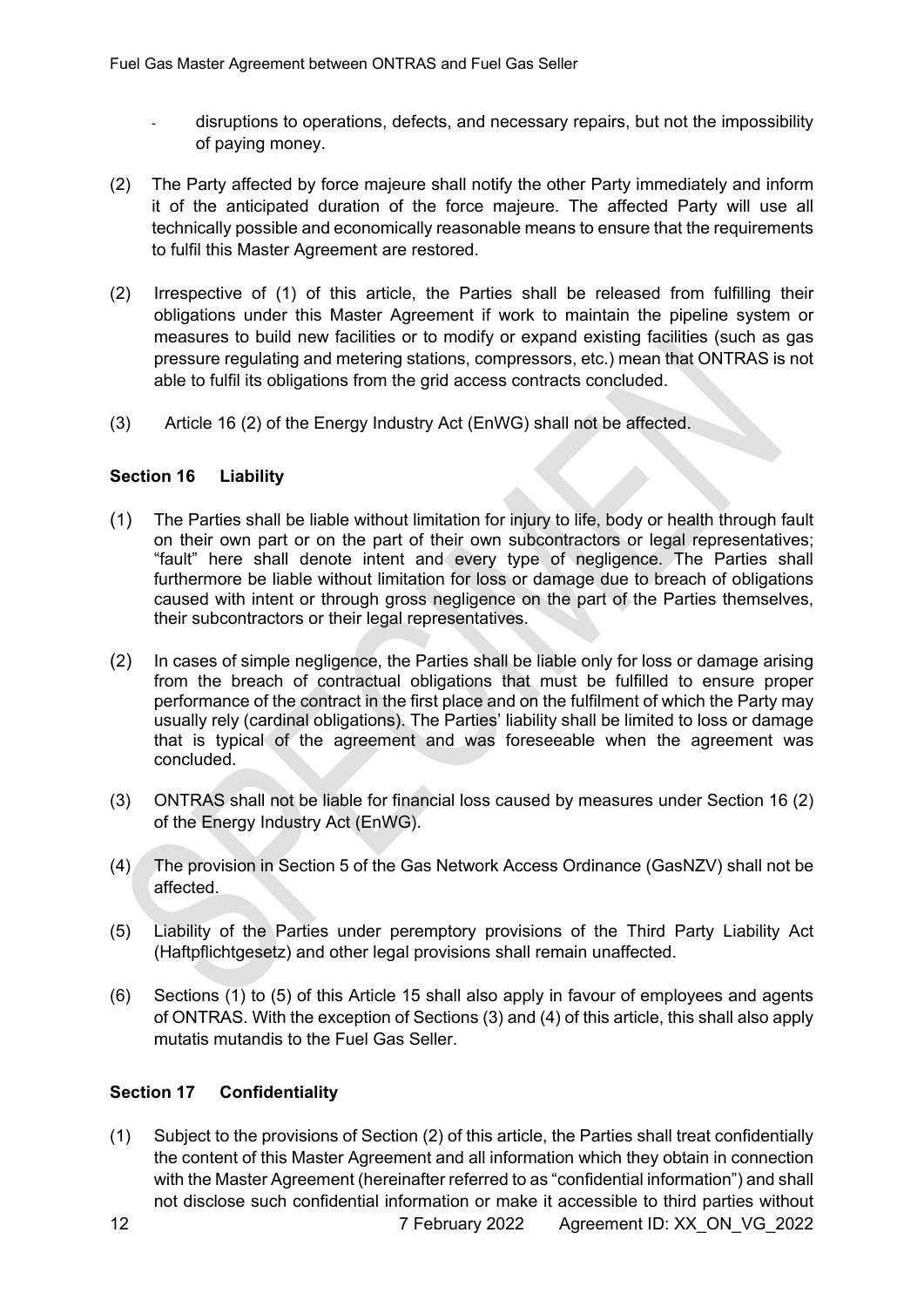the prior written consent of the Party affected. The Parties undertake to use the confidential information obtained exclusively for the purpose of performing this Master Agreement.

- (2) Either Party shall be entitled to disclose without the written consent of the other Party any confidential information obtained from the other Party
	- a) to an affiliated company as defined in Article 15 of the Stock Corporation Act (AktG), provided that such a company is likewise obligated to maintain confidentiality,
	- b) to its representatives, consultants, banks and insurers if and to the extent that disclosure is needed for proper performance of the contractual obligations and such persons or companies have undertaken to treat such information confidentially prior to the receipt thereof or are under a professional secrecy obligation in respect of such information; or
	- c) to the extent that the confidential information
		- was legitimately known to the Party receiving the information at the time it was obtained from the other Party;
		- was already in the public domain or becomes publicly available other than through an act or omission of the receiving Party; or
		- has to be disclosed by a Party due to a statutory provision or a court or official order or a request of the authorities (e.g. German Emissions Trading Authority (DEHSt) and the audit body responsible for auditing the emissions report, the German Federal Network Agency (BNetzA)).

ONTRAS shall also be entitled to disclose confidential information in connection with queries on statistics recording to the competent authority (in particular the Statistical Office of the Free State of Saxony).

(3) The obligation to maintain confidentiality shall remain in force for a period of two (2) years after the expiry or termination of the Master Agreement.

# **Article 18 Data protection**

- (1) ONTRAS shall be entitled to transmit billing and contractual data to third parties in so far as and for as long as this is necessary for proper performance of this Master Agreement. The Fuel Gas Seller hereby declares its acceptance of automated data processing by ONTRAS or by a company commissioned by ONTRAS in accordance with the provisions of data protection laws.
- (2) As part of the invitation to tender, the Parties process personal data of employees, assistants or vicarious agents (other data subjects within the meaning of Article 14 GDPR), which they receive from the other Party, in order to take steps prior to entering into the contract, including communication and billing (Article 6 (1) point (b) GDPR), to comply with a legal obligation (Article 6 (1) point c) GDPR) or for the purpose of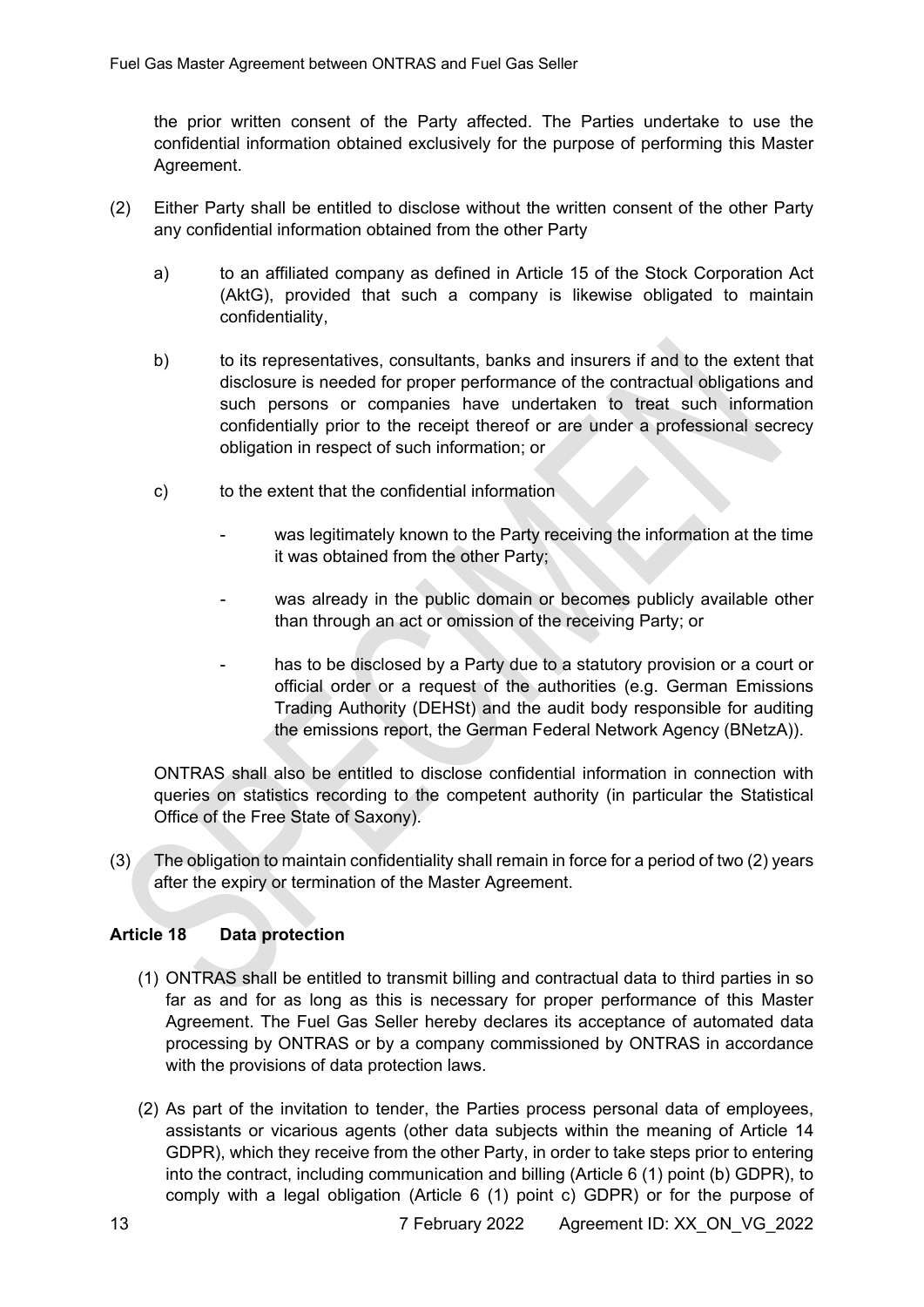legitimate interests (Article 6 (1) point f) GDPR). They also process personal data that they were permitted to obtain from publicly available sources, e.g. from commercial registers and the Internet.

(3) If it is necessary in this context to pass on personal data of one Party's employees, assistants and vicarious agents (other data subjects) from that Party to the respective other Party, and/or employees, assistants or vicarious agents contact the respective other Party at the request of the first Party, the Parties mutually undertake to comply with the duties of the respective other Party to provide information in accordance with Article 14 GDPR.

### **Article 19 Legal succession**

- (1) Either Party shall be authorised to assign the rights and obligations under this Master Agreement to a third party. The prior consent of the other Party shall be required for any such assignment. Said consent shall be denied only if the third party cannot reliably guarantee that this Master Agreement will be fulfilled or if there is good cause to justify refusing said consent.
- (2) If ONTRAS assigns the rights and obligations under this Master Agreement to a company affiliated with ONTRAS as defined in Section 15 of the Stock Corporation Act (AktG), the Fuel Gas Seller's consent is not required.
- (3) Section (2) of this article shall apply mutatis mutandis if ONTRAS transfers grid operation to a third party.
- (4) If the Fuel Gas Seller assigns the rights and obligations under this Master Agreement to a company affiliated with the Fuel Gas Seller as defined in Section 15 of the Stock Corporation Act (AktG) and that fulfils the requirements specified in the Invitation to Tender Conditions, ONTRAS's consent is not required.

#### **Article 20 Loyalty**

If, during the term of this Master Agreement or the individual agreement, the economic, legal and/or technical circumstances under which the contractual provisions were agreed change so significantly that a Party can no longer be reasonably expected to continue to abide by the contractual provisions because the Parties' intentions of achieving a fair balance between their mutual economic interests can no longer be fulfilled, the Party in question can demand that the contractual provisions be modified to reflect the change in circumstances.

### **Article 21 Severability clause**

(1) If one or more of the provisions of this Master Agreement are or become invalid or unenforceable, that shall not affect the other provisions or the existence or continuation of this Master Agreement.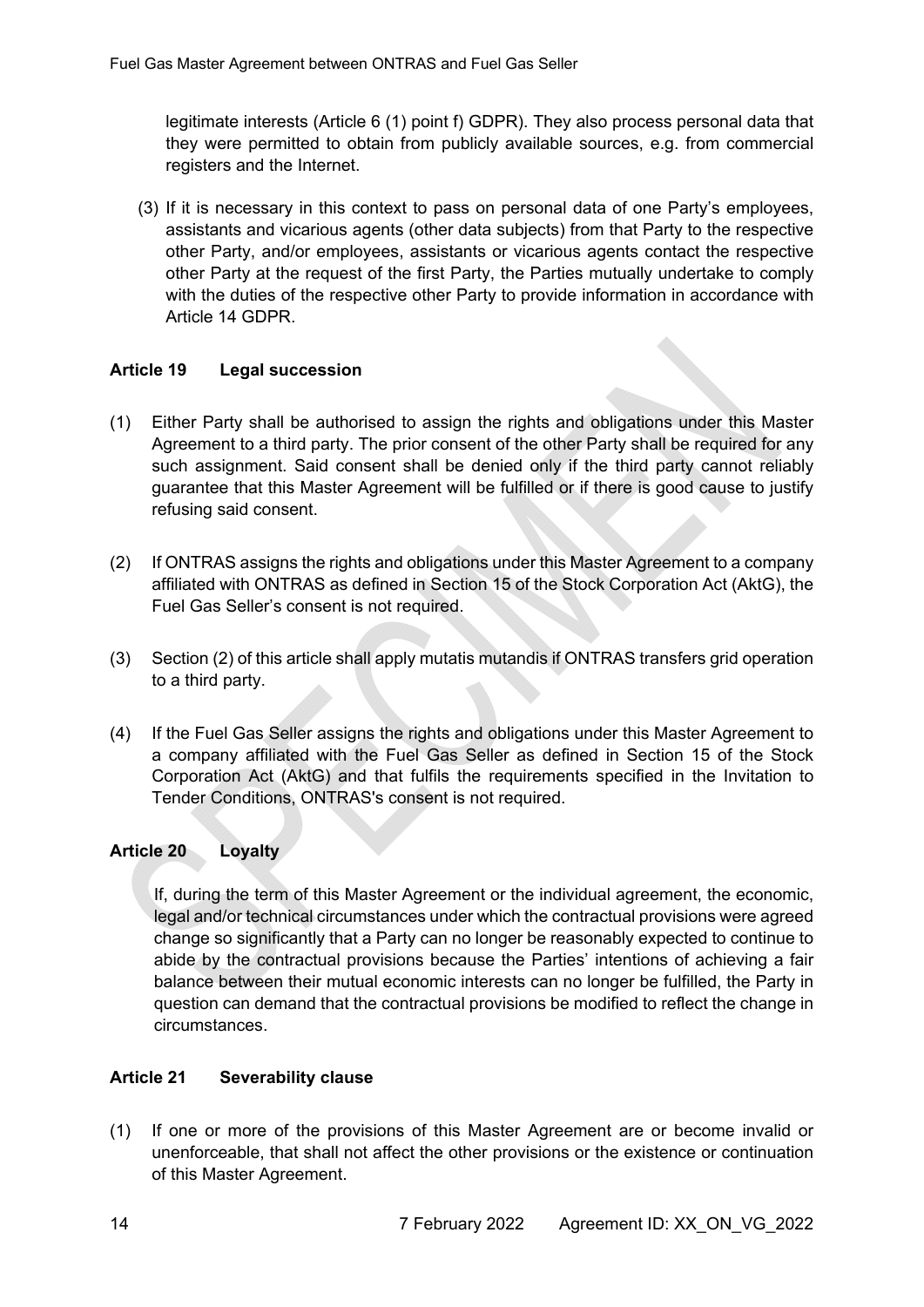(2) The Parties shall be obliged to replace the invalid or unenforceable provision with effect as of the time of said provision's invalidity or unenforceability with a new, valid and enforceable agreement which, in terms of economic success, is as similar as possible to said provision.

### **Article 22 Written form**

Amendments and additions to this Master Agreement shall not be valid unless made in writing. This also applies to amendment to the requirement for written form.

# **Article 23 Place of jurisdiction and applicable law**

- (1) The place of jurisdiction for any disputes arising from or in connection with this Master Agreement is Leipzig, Germany. Disputes shall be ruled on by ordinary jurisdiction.
- (2) This Master Agreement shall be construed and be subject to the laws of the Federal Republic of Germany with the exclusion of (i) the United Nations Convention on Contracts for the International Sale of Goods ("CISG") dated 11 April 1980 and (ii) the applicable law rules in Germany on the conflict-of-laws.

### **Article 24 Effective date and term**

- (1) This Master Agreement shall come into force when it has been signed by both Parties.
- (2) The term of the Master Agreement, including its Annexes 1 and 2, shall commence **at 6:00 a.m. on 1 April 2022** and end **at 6:00 a.m. on 1 April 2023** without requiring notice of termination.
- (3) The right to terminate the agreement for good cause shall remain unaffected.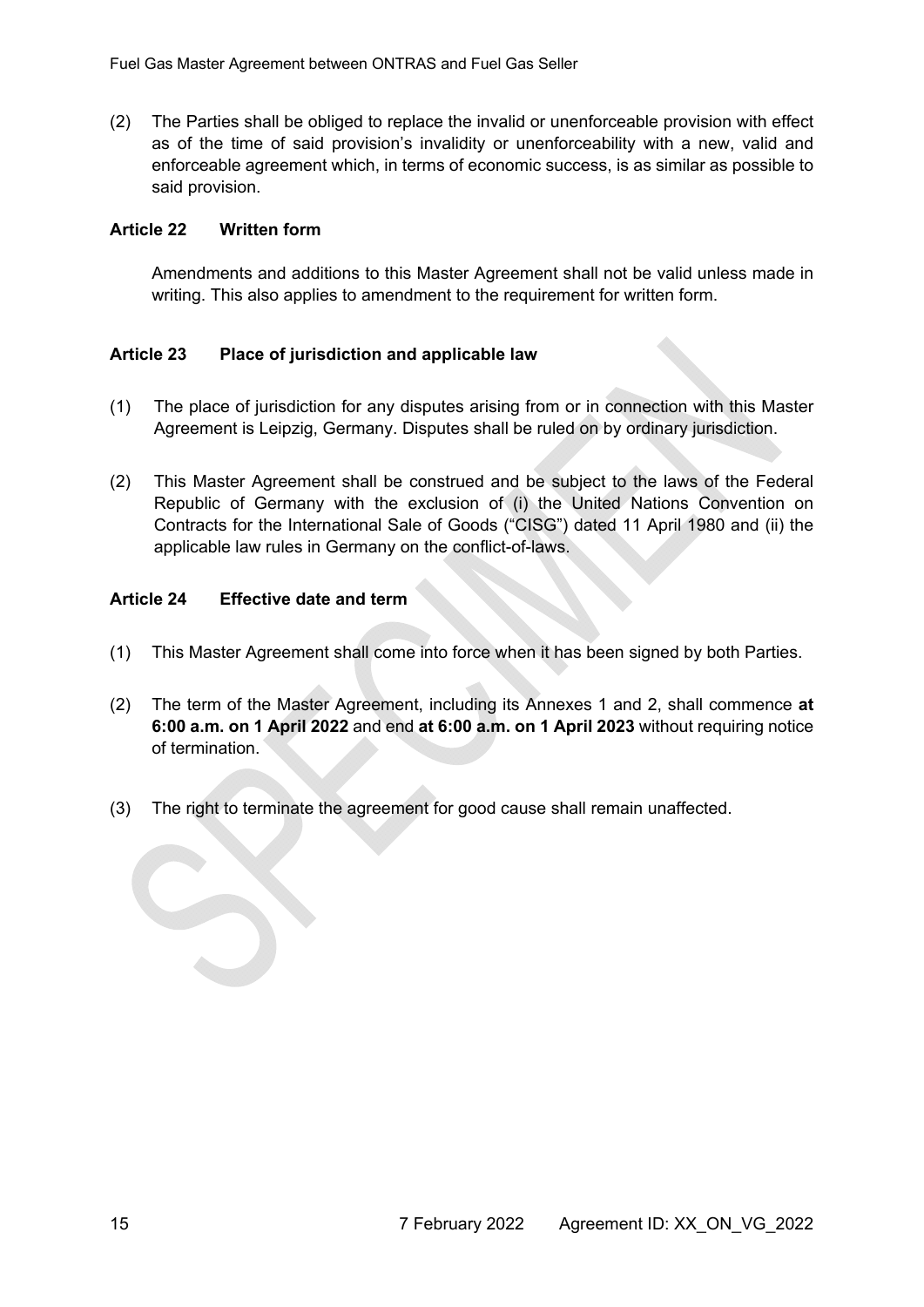#### **Article 25 Integral parts of the Master Agreement, languages**

- (1) The Invitation to Tender Conditions, Annex 1 "Data and price sheet for natural gas" and Annex 2 "Data and price sheet for biomethane" are integral parts of this Master Agreement. If there is a conflict between the provisions of the above integral parts of this Master Agreement and this Master Agreement, the provisions of this Master Agreement shall have precedence.
- (2) In the event of any discrepancy between the German and English version of the Master Agreement, on the German version shall be decisive and binding for the Parties. The English translation is for convenience only.

 $\mathcal{L} = \mathcal{L} \mathcal{L} = \mathcal{L} \mathcal{L} = \mathcal{L} \mathcal{L} = \mathcal{L} \mathcal{L} = \mathcal{L} \mathcal{L} = \mathcal{L} \mathcal{L} = \mathcal{L} \mathcal{L} = \mathcal{L} \mathcal{L} = \mathcal{L} \mathcal{L} = \mathcal{L} \mathcal{L} = \mathcal{L} \mathcal{L} = \mathcal{L} \mathcal{L} = \mathcal{L} \mathcal{L} = \mathcal{L} \mathcal{L} = \mathcal{L} \mathcal{L} = \mathcal{L} \mathcal{L} = \mathcal{L$ 

Place, date and the control of the Leipzig, date

**COMPANY COMPANY ONTRAS Gastransport GmbH**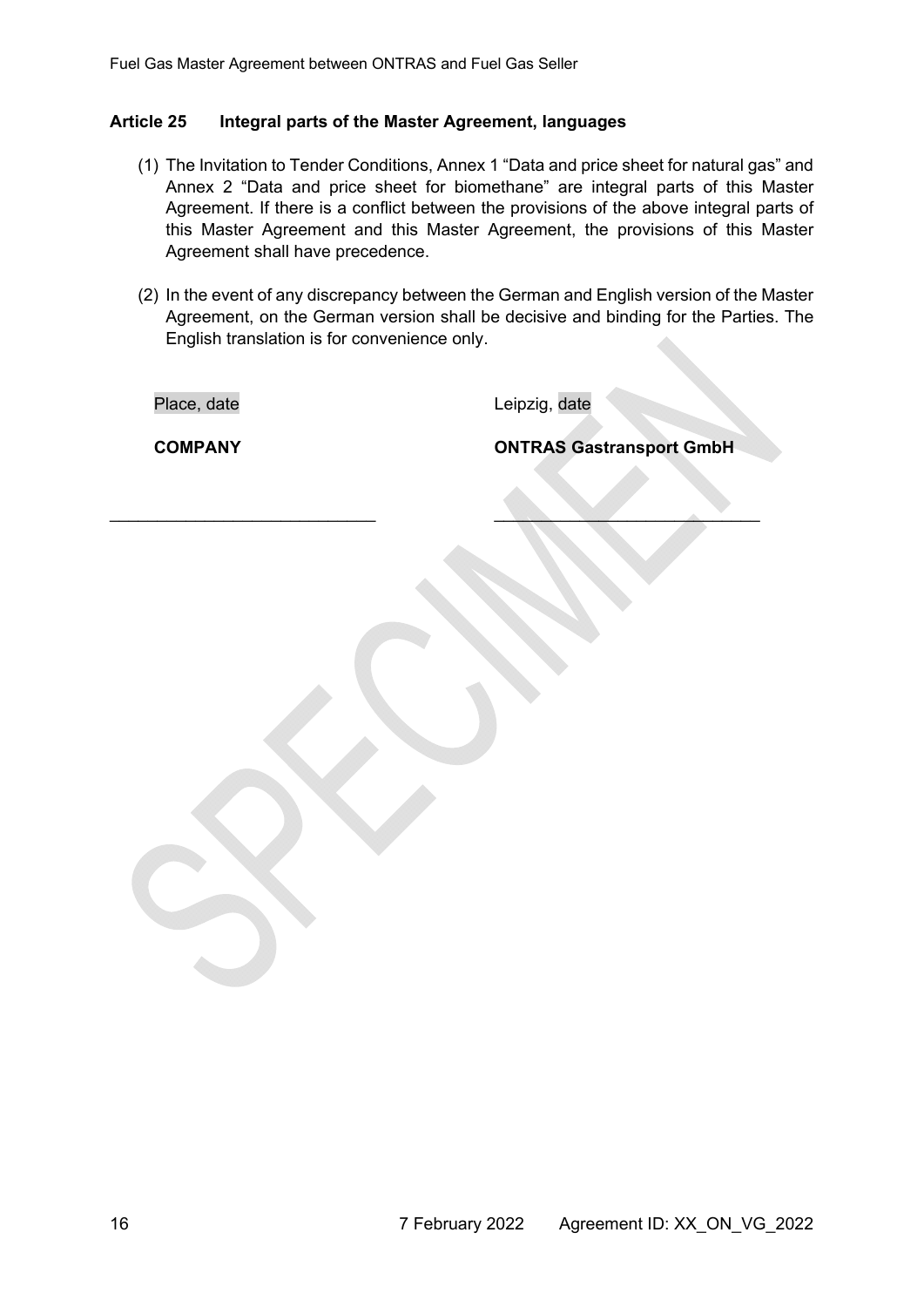|                                    | between<br><b>ONTRAS Gastransport GmbH</b><br>Maximilianallee 4<br>04129 Leipzig | $\cdot \bullet$ ONTRAS                                     |  |
|------------------------------------|----------------------------------------------------------------------------------|------------------------------------------------------------|--|
|                                    | and                                                                              |                                                            |  |
| fuel gas seller:                   |                                                                                  |                                                            |  |
| Company:                           |                                                                                  |                                                            |  |
| Address:                           |                                                                                  |                                                            |  |
| Contact for contract processing:   | Contact person:                                                                  |                                                            |  |
|                                    | E-Mail:                                                                          |                                                            |  |
|                                    | Phone:                                                                           |                                                            |  |
| Shipper- and balancing group:      |                                                                                  |                                                            |  |
| <b>GASCADE:</b>                    |                                                                                  |                                                            |  |
| Contact for contract processing:   | Contact person:                                                                  | Irina Erbert on behalf of ONTRAS                           |  |
|                                    | E-Mail:                                                                          | irina.erbert@gascade.de                                    |  |
|                                    | Phone:                                                                           | +49 561 934 2923                                           |  |
| Shipper- and balancing group:      |                                                                                  | THEBBFH800430000                                           |  |
| <b>Master Agreement-ID:</b>        | XX_ON_VG_2022                                                                    |                                                            |  |
| Designation of the handover point: |                                                                                  | Flat Daily Band - Natural Gas                              |  |
| Minimum hourly quantity:           | 10 MWh                                                                           |                                                            |  |
| Maximum hourly quantity:           | 30 MWh                                                                           |                                                            |  |
| Designation of the handover point: | <b>VTP THE</b>                                                                   |                                                            |  |
| Reference price:                   |                                                                                  | EEX - Spot Price for Day-Ahead and Weekend, End of the Day |  |
| Handlingfee [in Euro/MWh]:         |                                                                                  |                                                            |  |
| Period of time:                    |                                                                                  | 01.04.2022 06:00 CET till 01.04.2023 06:00 CET             |  |
| Place,                             |                                                                                  | Leipzig                                                    |  |
| Company                            |                                                                                  | <b>ONTRAS Gastransport GmbH</b>                            |  |